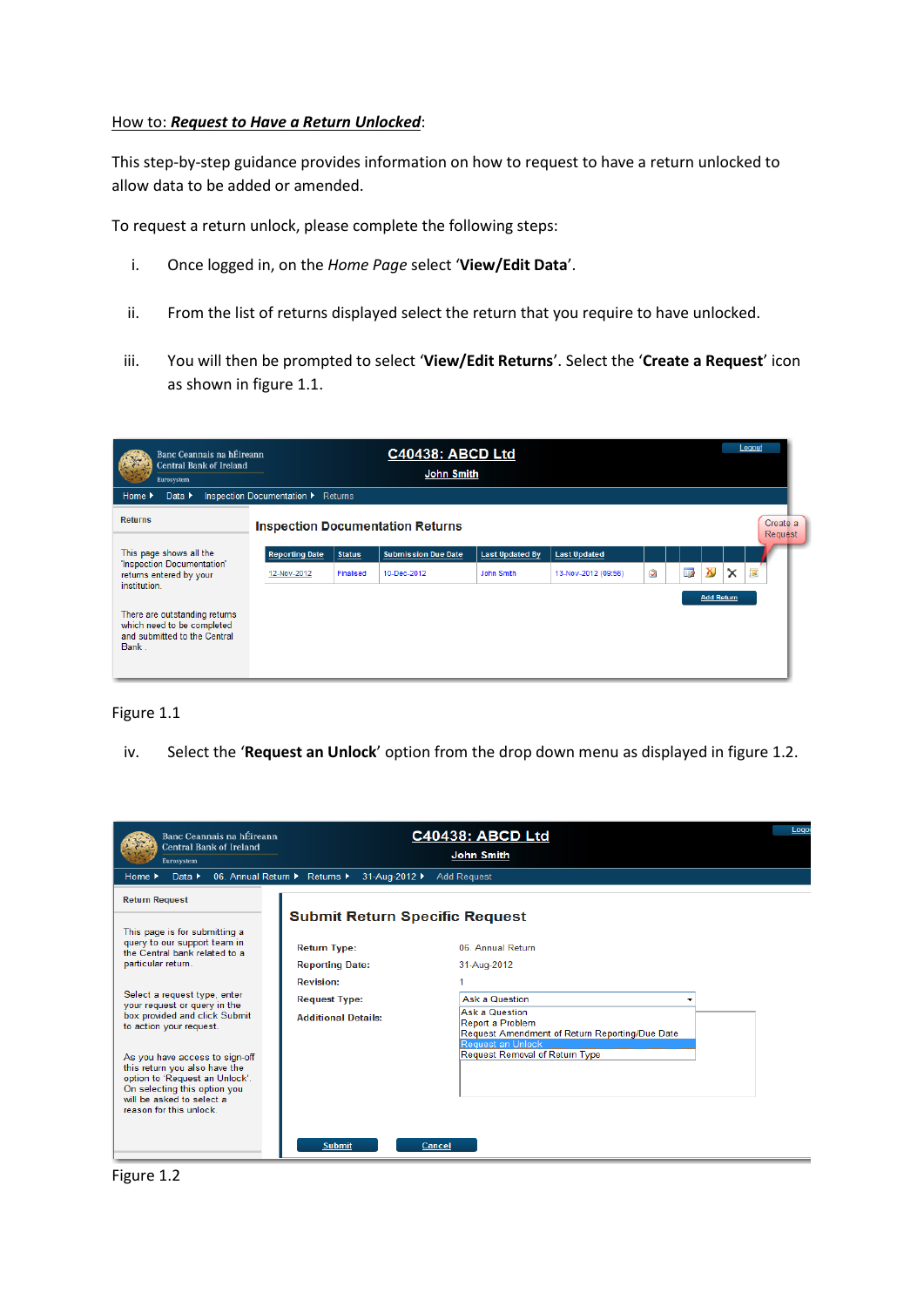v. You will be prompted to select an '**Unlock Reason**' from the second drop-down menu. Provide details as to the reason for the unlock request including the fields which may change and select '**Submit**', as shown in figure 1.3.

| Banc Ceannais na hÉireann<br><b>Central Bank of Ireland</b><br>Eurosystem                                                                                                                                                                                                                                                                                                                                                                     | <b>C40438: ABCD Ltd</b><br><b>John Smith</b>                                                                                                                                                                                                                                                                                                                                                                                                                                   | Logout |
|-----------------------------------------------------------------------------------------------------------------------------------------------------------------------------------------------------------------------------------------------------------------------------------------------------------------------------------------------------------------------------------------------------------------------------------------------|--------------------------------------------------------------------------------------------------------------------------------------------------------------------------------------------------------------------------------------------------------------------------------------------------------------------------------------------------------------------------------------------------------------------------------------------------------------------------------|--------|
| 06. Annual Return ▶ Returns ▶<br>Data $\blacktriangleright$<br>Home $\blacktriangleright$                                                                                                                                                                                                                                                                                                                                                     | 31-Aug-2012 ▶<br><b>Add Request</b>                                                                                                                                                                                                                                                                                                                                                                                                                                            |        |
| <b>Return Request</b>                                                                                                                                                                                                                                                                                                                                                                                                                         | <b>Submit Return Specific Request</b>                                                                                                                                                                                                                                                                                                                                                                                                                                          |        |
| This page is for submitting a<br>query to our support team in<br>the Central bank related to a<br>particular return.<br>Select a request type, enter<br>your request or query in the<br>box provided and click Submit<br>to action your request.<br>As you have access to sign-off<br>this return you also have the<br>option to 'Request an Unlock'.<br>On selecting this option you<br>will be asked to select a<br>reason for this unlock. | 06. Annual Return<br><b>Return Type:</b><br><b>Reporting Date:</b><br>31-Aug-2012<br><b>Revision:</b><br><b>Request Type:</b><br>Request an Unlock<br><b>Unlock Reason:</b><br>Accounts audited subsequent to return-sign off<br>Accounts audited subsequent to return-sign off<br>Have you consulted with the CBI be Keying Error<br>Misclassification<br>Reconciliation to other returns<br>Unauthorised sign-off<br>Frease unrock this return<br><b>Additional Details:</b> |        |
| <b>View Guidance Notes (pdf)</b><br><b>View User Manual (pdf)</b><br><b>Frequently Asked Questions</b><br>(FAQ) (pdf)                                                                                                                                                                                                                                                                                                                         | <b>Submit</b><br>Cancel                                                                                                                                                                                                                                                                                                                                                                                                                                                        |        |

## Figure 1.3

vi. Once the request is successfully submitted, the screen in figure 1.4 will be shown. It contains a unique request reference code.

| Banc Ceannais na hÉireann<br><b>Central Bank of Ireland</b><br>Eurosystem                                                | Logout<br><b>C40438: ABCD Ltd</b><br><b>John Smith</b>                                                                  |
|--------------------------------------------------------------------------------------------------------------------------|-------------------------------------------------------------------------------------------------------------------------|
| Data $\blacktriangleright$<br>Home $\blacktriangleright$                                                                 | 06. Annual Return ▶ Returns ▶<br>31-Aug-2012 ▶<br><b>Add Request</b>                                                    |
| <b>Return Request</b>                                                                                                    |                                                                                                                         |
| This page is for submitting a<br>query to our support team in<br>the Central bank related to a<br>particular return.     | <b>Submit Return Specific Request</b><br>Your request has been submitted.<br>Your request reference code is: CBI0000143 |
| Select a request type, enter<br>your request or query in the<br>box provided and click Submit<br>to action your request. | You will also receive an email confirmation shortly.<br><b>Back to Returns</b><br><b>My Requests</b>                    |
| A concertainty concertaint about all                                                                                     |                                                                                                                         |